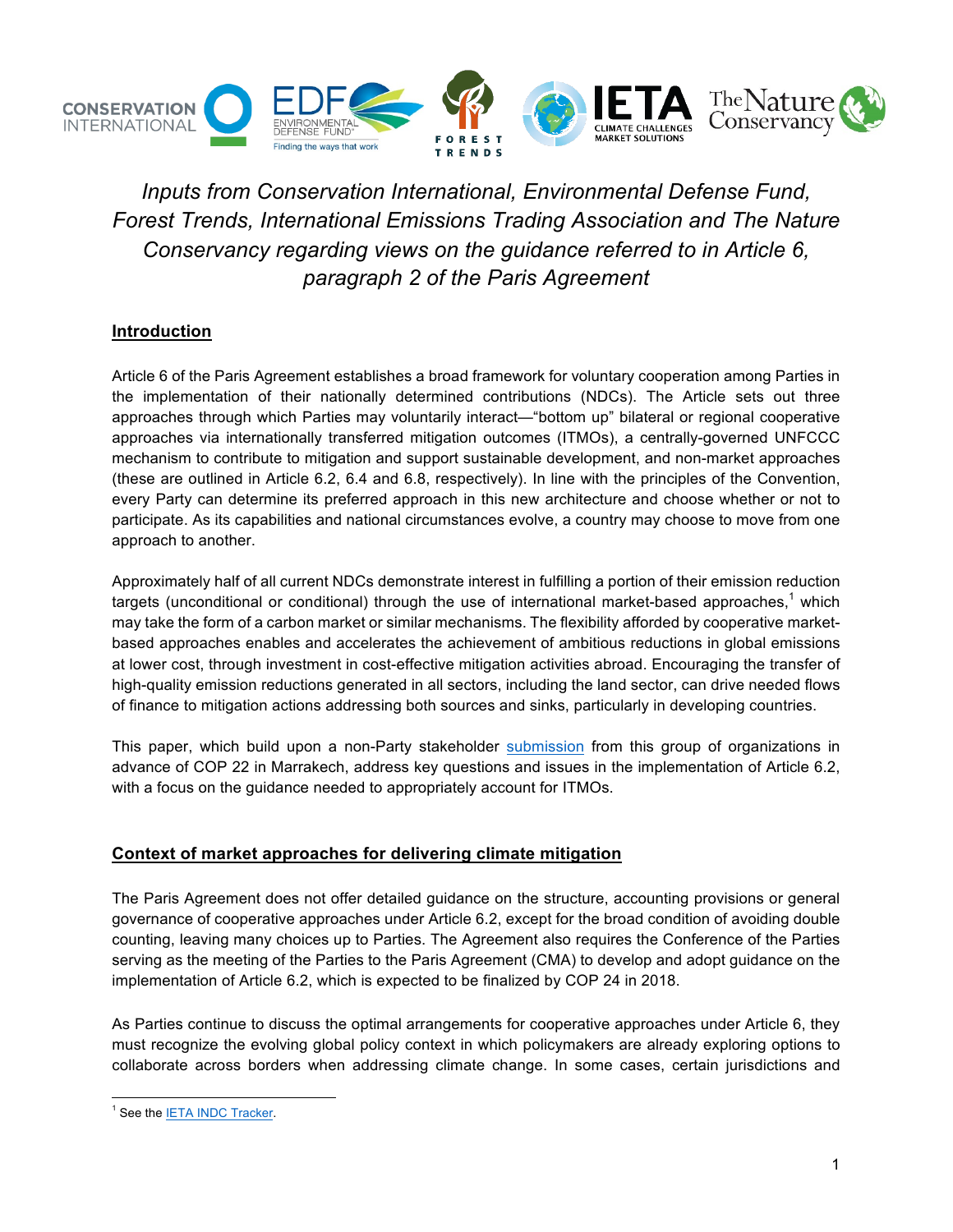sectors have already moved ahead with cooperative market-based approaches. For example, in October 2016, the 191 member states of the International Civil Aviation Organization (ICAO) finalized and adopted a global market-based measure to assist the global aviation industry in achieving carbon neutral growth starting in 2020. The criteria and rules related to offset types and accounting in ICAO's Carbon Offsetting and Reduction Scheme for International Aviation (CORSIA).will be developed starting this year, which will require coordinated greenhouse gas accounting beyond the international aviation sector, including substantial future policy linkages on accounting and unit tracking between ICAO and UNFCCC. Meanwhile, national and sub-national emission trading efforts are also underway across the globe — from the linked emission trading systems in California and Quebec (and soon Ontario) to Japan's Joint Crediting Mechanism, engaging over 17 countries in future emission reduction transfers with Japan.

## **Scope and application of guidance under Article 6.2**

The effective implementation of Article 6.2 can stimulate efficient, bottom-up voluntary cooperation between Parties to implement existing NDCs and strengthen the ambition of mitigation actions over time. The development and application of guidance on cooperative approaches to be completed by 2018 will enable countries to consistently use robust accounting rules and reporting systems which, in turn, help ensure high environmental integrity and facilitate increased clarity and understanding of progress toward meeting the Paris Agreement's objectives.

Notably, to satisfy Article 6.2's requirements, which apply to NDCs upon entry into force of the Paris Agreement, any guidance agreed by Parties under Article 6.2 must apply to the first NDC period of any Party that engages in ITMO transfers. $^{\text{2}}$ 

Parties should focus their Article 6.2 work plan on developing robust accounting guidance necessary to instill confidence in countries, investors and the public that the mitigation outcomes claimed represent highquality emission reductions that have only been counted once toward a mitigation commitment. Parties should also consider the necessary reporting and review requirements needed to ensure Parties fulfill all the requirements of Article 6.2. In the preparation of this guidance, it will be important for Parties to consider what steps will best support—and not impede—existing and future high-integrity cooperative approaches.

Clear and robust accounting guidance accompanied by transparency of actions instills confidence in a host of key actors. First, the public (including both domestic and international audiences) is reassured that emissions are being reduced and that political leaders can be held accountable to their promises. Second, in the context of Article 6.2 approaches, public and private investors can be more confident in the intrinsic value of ITMOs,<sup>3</sup> including ITMO integrity and suitability to satisfy domestic or international compliance obligations. Finally, other Parties can feel reassured in raising their own ambition, as they can clearly assess the progress of their peers in meeting their targets.

## **Key considerations in the preparation of Article 6.2 accounting guidance**

Parties should consider several key questions when developing accounting guidance on Article 6.2:

 <sup>2</sup> For example, the requirement to avoid double counting applies to the first and subsequent NDC periods, via application of Article 6 and Article 13 upon entry into force of the Paris Agreement. By contrast, Art 4.13 accounting guidance is optional for the 1st

<sup>&</sup>lt;sup>3</sup> This assumes a clear role for the private sector under Article 6.2.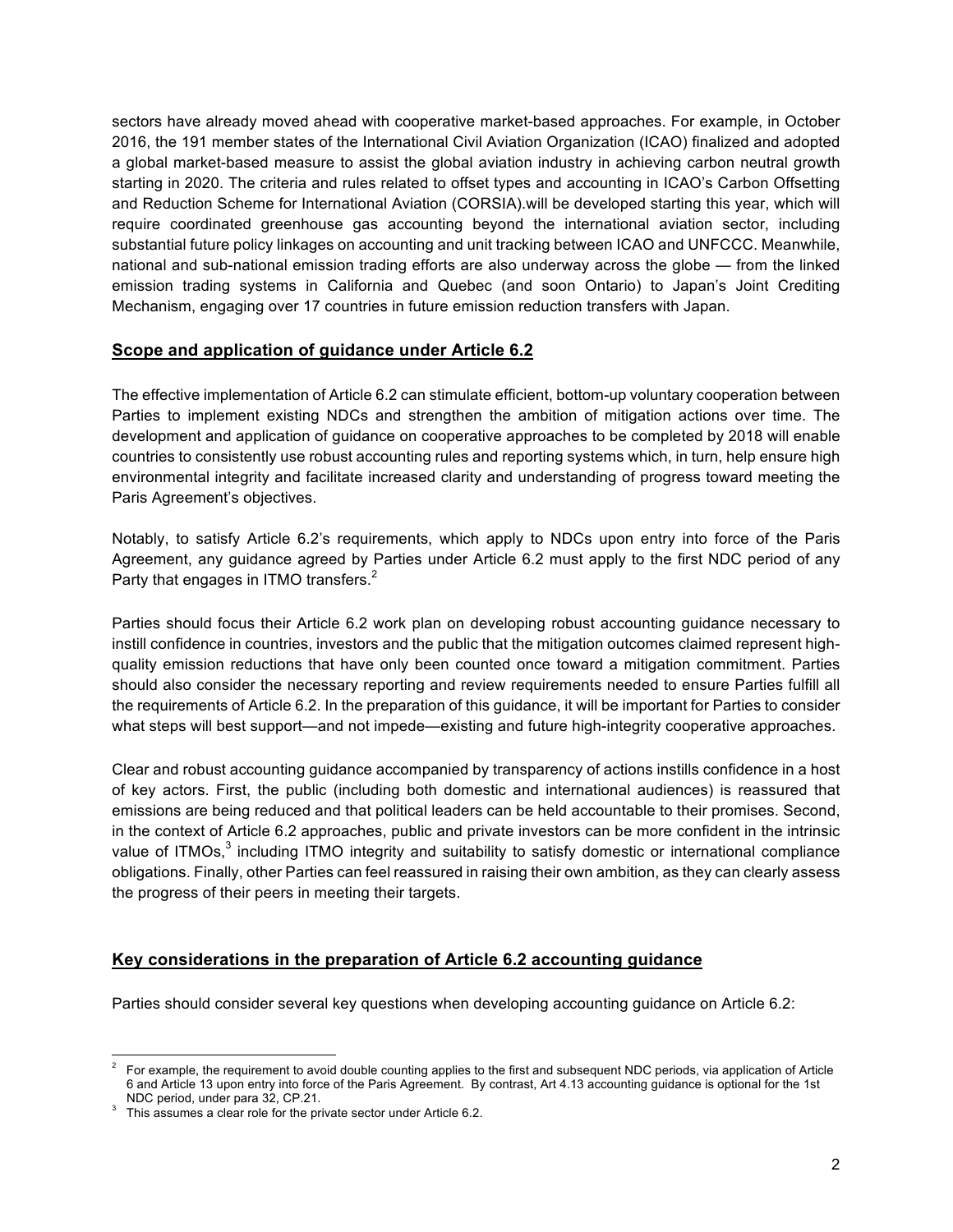#### **1. How should "mitigation outcomes" be measured for use in international transfers?**

Parties should prioritize clear guidance on robust accounting for international transfers in tons of  $CO<sub>2</sub>e$ . While some types of commodity trading utilize alternative metrics to measure outcomes (for example, Renewable Energy Certificates), these alternative metrics provide no assurance of actual environmental result in terms of reductions in atmospheric emissions. The most direct and relevant "mitigation outcomes" for purposes of achieving the mitigation goal of the Paris Agreement should be measured in tons of  $CO<sub>2</sub>e$ . A common metric measured in tons of  $CO<sub>2</sub>e$  will facilitate transparent and comparable accounting frameworks for transferred mitigation outcomes.

### **2. When should a transfer be reported? When should a corresponding adjustment be made? Must they happen at the same time?**

Reporting of transfers, and entry of "corresponding adjustments" in respective emissions accounts, could be made at various points in time, including:

- a) At transfer;
- b) At use toward NDC fulfillment; and/or
- c) At time of authorization, under Article 6.3.

Parties should explore the optimal timing for reporting transfers and adjusting emissions levels, keeping in mind that they need not be done at the same time, and considering each option's impact on transparency and finality, as well as the consistency of each option with existing trading arrangements. For transparency purposes, Parties should report at least every two years all information needed to allow calculation of net transfers.

Since some ITMO transfers may not end up being used toward fulfillment of the receiving Party's NDC (i.e. in the case of some sub-national trading, such as between California and Québec), Parties should explore an option to perform a "corresponding adjustment" when use toward NDCs is authorized by the participating Parties under Article 6.3.

In the case of ITMOs used toward other mitigation obligations, such as under ICAO's CORSIA, the timing of the adjustment to the host country's emission accounts may be different: for example, any units used toward CORSIA compliance should be reported at time of surrender. In any case, double-counting must be prevented whether ITMOs are used toward NDCs or toward other compliance obligations like CORSIA.

Authorization may also be an appropriate trigger for demonstration by participating Parties of how the cooperative approach meets the relevant requirements of Article 6.2, e.g., how the approach ensures environmental integrity and transparency, including in governance, and promotes sustainable development. Authorization could, for example, take the form of two Parties concluding an agreement for an ITMO with a clear, publicly-available description of how the relevant requirements of Article 6.2 will be met.

#### **3. How should Party guidance under Article 6.2 treat efforts from various sectors?**

Any guidance Parties may provide under Article 6.2 should facilitate the generation and robust accounting of ITMOs across all sectors, including sectors with high emissions and taking advantage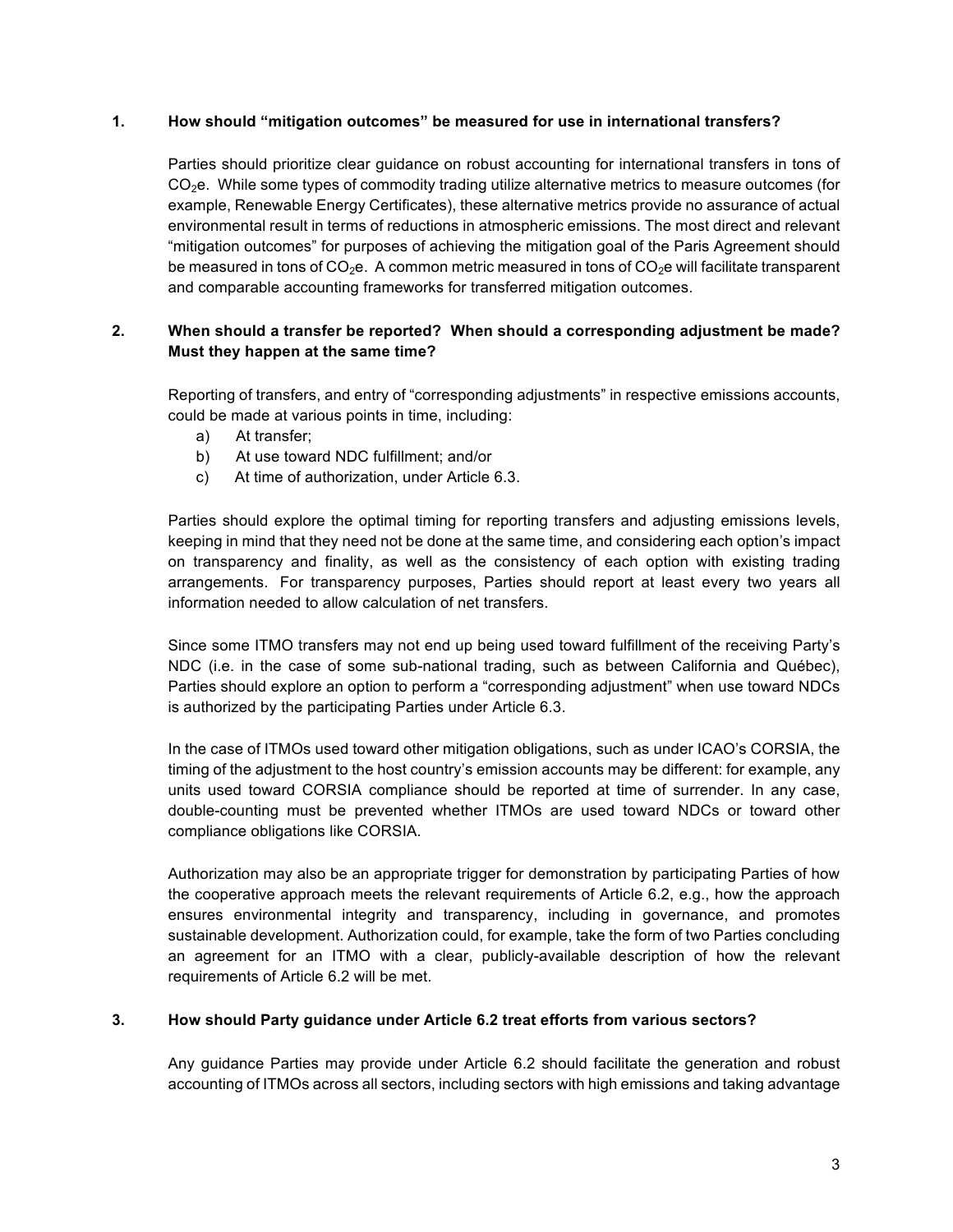of the potential for removals from sinks. Accounting guidance applicable to all sectors will accomplish two important goals:

- 1) enable the voluntary participation of the largest number of Parties, including those in which the land sector is a significant source of emissions;
- 2) maximize the mitigation potential of cooperative approaches. (See Question #4, below, for a discussion of additional considerations in accounting for ITMO transfers from non-NDC sectors under Article 6.2.)

### **Opportunity for emission reductions from the land sector**

Emissions reductions and removals associated with carbon sinks such as forests and other terrestrial systems pose perhaps the greatest untapped opportunity for Parties. As emissions from land use and land use change (LULUCF) contribute approximately 25% of global anthropogenic emissions,<sup>4</sup> serious attempts to limit global temperature increases to well below 2°C must include significant efforts to reduce emissions from these sectors. In addition, the potential for these sectors to act as sinks is significant: halting tropical deforestation and allowing forests and other carbon rich ecosystems to regrow can provide 30% or more of the emissions reductions and sequestration needed to meet global mitigation goals.<sup>5</sup>

Parties' NDCs suggest a widespread interest to engage in this sector: a recent paper in *Nature Climate Change<sup>6</sup>* found that approximately 25% of Parties' planned emissions reductions for 2030 came from the forest sector alone. In other words, a full one-fourth of hypothetical market potential between 2020 and 2030 comes from the global LULUCF sector.

Given the dynamic role that the land sector can play in the coming years, many Parties are increasingly interested in ways to integrate this sector—proportionate to its mitigation potential—into cooperative approaches that can enhance ambition. Airlines that will be operating under ICAO's CORSIA have expressed interest in using REDD+ credits to help them offset their post-2020 emissions growth. This, in turn, could in time send a clear market demand signal to REDD+ programs, thus creating a potentially virtuous cycle of market efficiency gains, finance streams to REDD+ countries, and increased ambition amongst all participants.

Between 2006 and 2014, around US\$10 billion were committed to finance REDD+ activities in developing countries.<sup>7</sup> Despite the significant increase in public financial pledges and the high

 $\frac{1}{4}$  Smith, P. et al., 2014. Agriculture, Forestry and Other Land Use (AFOLU). In: Climate Change 2014: Mitigation of Climate Change. Contribution of Working Group III to the Fifth Assessment Report of the Intergovernmental Panel on Climate Change. p. 816. <sup>5</sup> (a) McKinsey & Company. 2009. Pathways to a low-carbon economy. McKinsey & Company;

<sup>(</sup>b) Le Quere, C., et al. 2013. Global Carbon Budget 2013. Earth Syst. Sci. Data Discuss., 6, 689–760 (averaged for 2003–2012); (c) Grace, J., et al. 2014. Perturbations in the carbon budget of the tropics. Global Change Biology (data from 2005–2010); (d) Houghton, R.A. 2013. The emissions of carbon from deforestation and degradation in the tropics: past trends and future potential

European Commission. 2017. Key role of forests in meeting climate targets. <https://ec.europa.eu/jrc/en/news/key-role-forests-<br>meeting-climate-targets>.

<sup>&</sup>lt;sup>7</sup> Norman, M. and S. Nakhooda. 2014. "The State of REDD+ Finance." CGD Working Paper 378. Washington, DC: Center for Global Development. Updated May 2015. 2. http://www.cgdev.org/publication/state-redd- nance-working-paper-378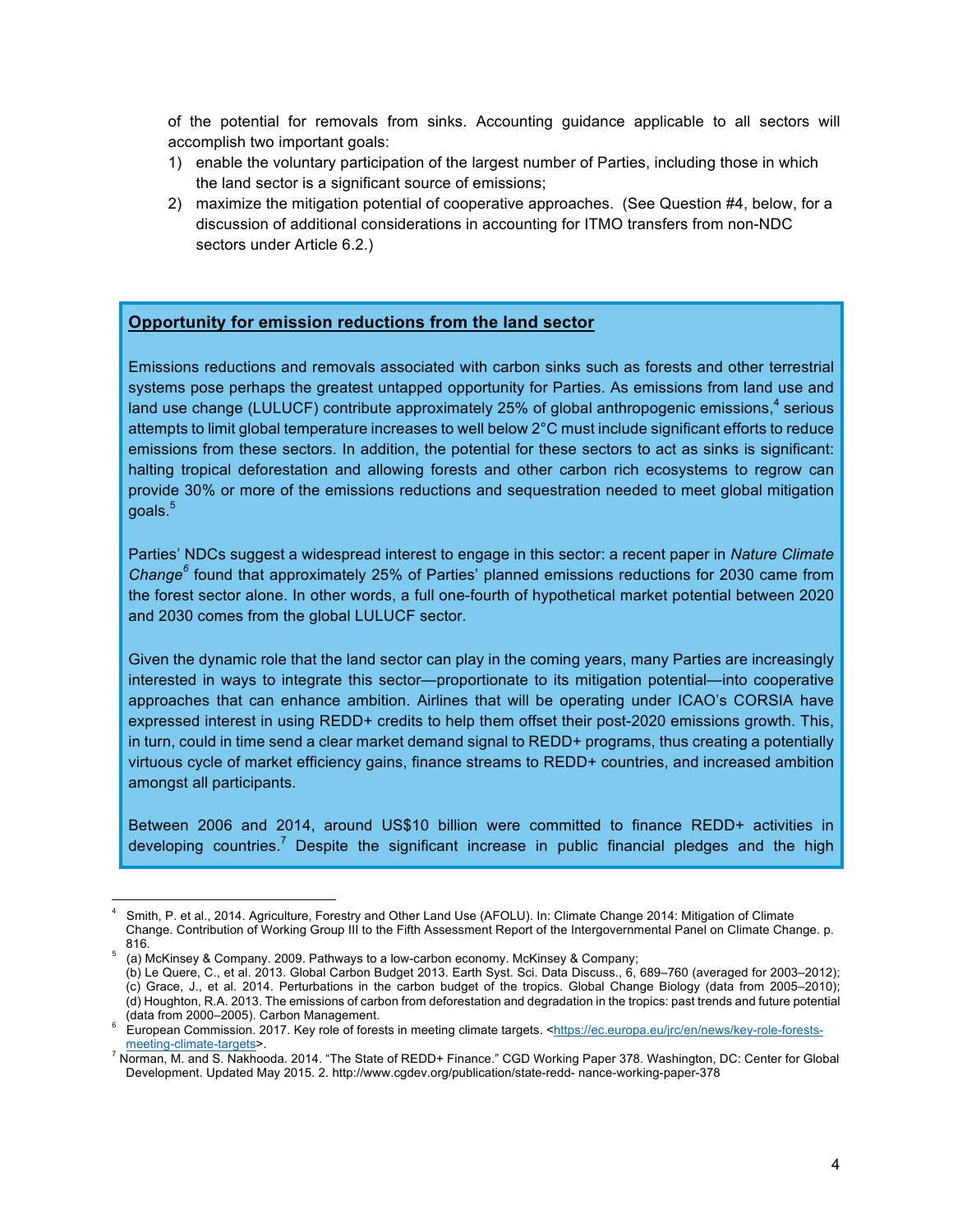expectations around REDD+, it remains uncertain which arrangements and financial mechanisms will predominate in the coming years. As more countries implement their national- and jurisdictional-level REDD+ programs and start to generate reductions in deforestation, both public and private sources of finance will need to scale up to compensate countries for their reductions. The approaches to be developed under Article 6 will be crucial to create the right rules and incentives for such large-scale **investments** 

Advances in the land sector can also inform cooperative approaches more broadly. Recent progress in the land sector (e.g. on REDD+ reference levels and accounting under the Warsaw Framework and experience in voluntary partnerships such as the Forest Carbon Partnership Facility) can provide useful lessons for the development of accounting guidance under Article 6.2, suggesting that existing rules for REDD+ could be mainstreamed into COP guidance for Article 6.2.

Given the potential of the land use sector to deliver mitigation results in the near-term, future COP guidance regarding cooperative approaches for fulfilling NDCs should emphasize strong fundamentals for transparency and accounting that ensure environmental integrity, thus enabling markets to facilitate the transfer of high-quality emission reductions generated in all sectors, including the land sector.

#### **4. Must a "corresponding adjustment" be made for transfers from non-NDC sectors, and if so, what should be adjusted?**

Transferring a mitigation outcome from outside of the current scope of the host country's NDC requires specific consideration and accounting provisions, including transparent reporting and accounting via national inventories. For example, how should a country that uses domestic carbon offsets from the land or transportation sector to meet its energy sector-specific NDC account for non-NDC mitigation outcomes transferred to another Party? Can both the host Party and another Party use the carbon offset from the non-NDC sector towards their respective NDCs and still be considered to avoid "double counting"?

### **5. What are the implications of Article 6.2's requirement for "robust" accounting on pre-NDC year ITMO trading?**

Various options exist to account for pre-NDC year transfers, including a variety of default "budget" assumptions that could be used, or the application of averaging formulas. In any event, Parties will need to develop accounting guidance agreed under Article 6.2 and Article 4.13 that does not prejudge or penalize Parties who wish to account towards their emissions target via, for example, an emissions budget.

Accounting for pre-NDC year ITMOs would be helpful to provide the public with confidence in the credibility of the Paris Agreement and Parties' emission reduction efforts, since it would allow Parties to understand and identify progress toward NDC achievement, as required under Article 13.7(b) of the Paris Agreement. The achievement of NDCs should represent real progress towards the Paris Agreement's mitigation goals, not a single-year "snapshot" of emissions that is unrepresentative of actual trends in a Party's emissions.

### **6. How can double counting be avoided between the Paris Agreement and other market-based measures, including those outside the scope of the Convention?**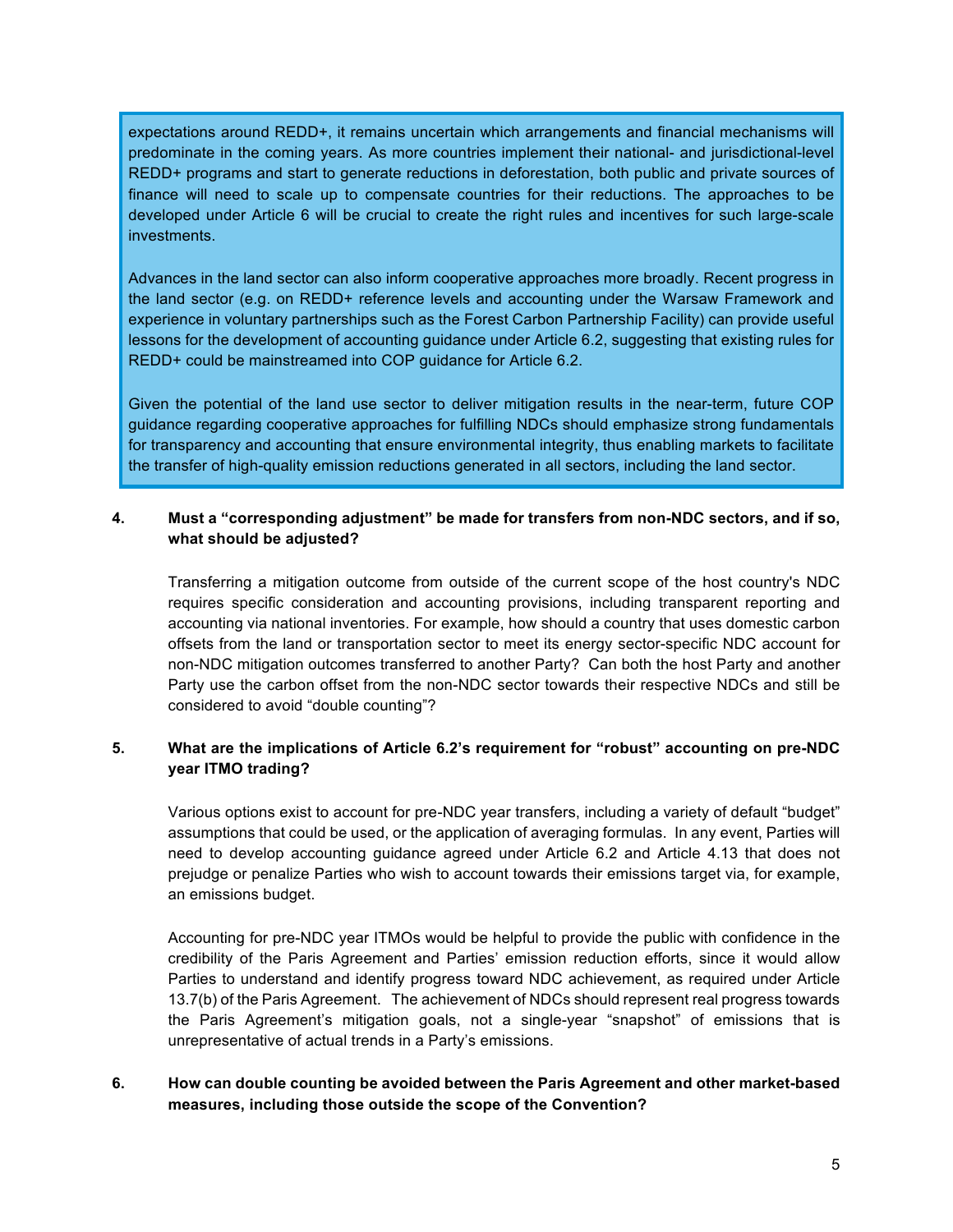Article 6.2 guidance must state clearly that emissions units must only be counted once towards any mitigation target/obligation, and require participating Parties to certify that an ITMO used toward a Party's NDC has not and will not be offered to or claimed by any other system (for example, CORSIA), with a continuing duty to publicly notify if changes occur.

Any UNFCCC-related GHG registries or accounting systems must be linked or aligned in a formal way with those utilized in CORSIA so as to ensure no double counting between the two systems, to avoid double claiming by Parties or airlines, and to make transparent to the public that no type of double counting has occurred.

# **The role of the transparency framework in ensuring environmental integrity and promoting sustainable development**

Article 13 of the Paris Agreement laid out what is commonly referred to as the 'transparency framework,' a central component to ensuring that Parties can be held accountable to their NDC commitments. This transparency framework will also play a key role in facilitating successful efforts under Article 6. Article 6.2, for example, stipulates that Parties engaging in cooperative approaches involving the use of ITMOs are responsible for ensuring environmental integrity and transparency (including in governance) and promoting sustainable development. The effective reporting, review, and multilateral assessment of ITMOs under Article 13 will be essential to providing Parties and other key actors engaged in ITMOs with the confidence that these requirements are being met.

### **7. How will the integrity of a "mitigation outcome" be assessed?**

To promote high standards for the environmental integrity of emission reductions claimed, Parties to the Paris Agreement should adopt guidance that ensures adequate information is available to fully assess the integrity of a "mitigation outcome" used toward a Party's nationally determined contribution, including how this is verified based on national emissions inventories or other emissions reporting systems. For all sectors, Parties should report how ITMOs are real, verifiable, and permanent (or, for the latter, with mechanisms to address reversals), and how the cooperating Parties will avoid all forms of double counting. Parties should also consider when it is most appropriate to report this information.

### **8. What information should be submitted about domestic programs generating ITMOs (including, for example, forward-looking estimates of unit activity, existing procedures to avoid all forms double counting, projected future emissions levels, and the enforceability of program provisions)?**

It is important to note that addressing this question will be crucial for the success of cooperative approaches under Article 6.2. Detailed information about domestic programs will help provide more certainty to market participants and potential participants in Article 6.2 approaches. For example, as the enforceability of a domestic emission limit ensures scarcity and thus the value of units, buyers will likely gravitate to programs with an enforceable, quantified emissions limit and a transparent governance structure. Some countries may be hesitant to submit information on their domestic program to the UNFCCC because they might feel that the UNFCCC has no role in the governance, design, and implementation of their domestic program. It should be stressed, however,